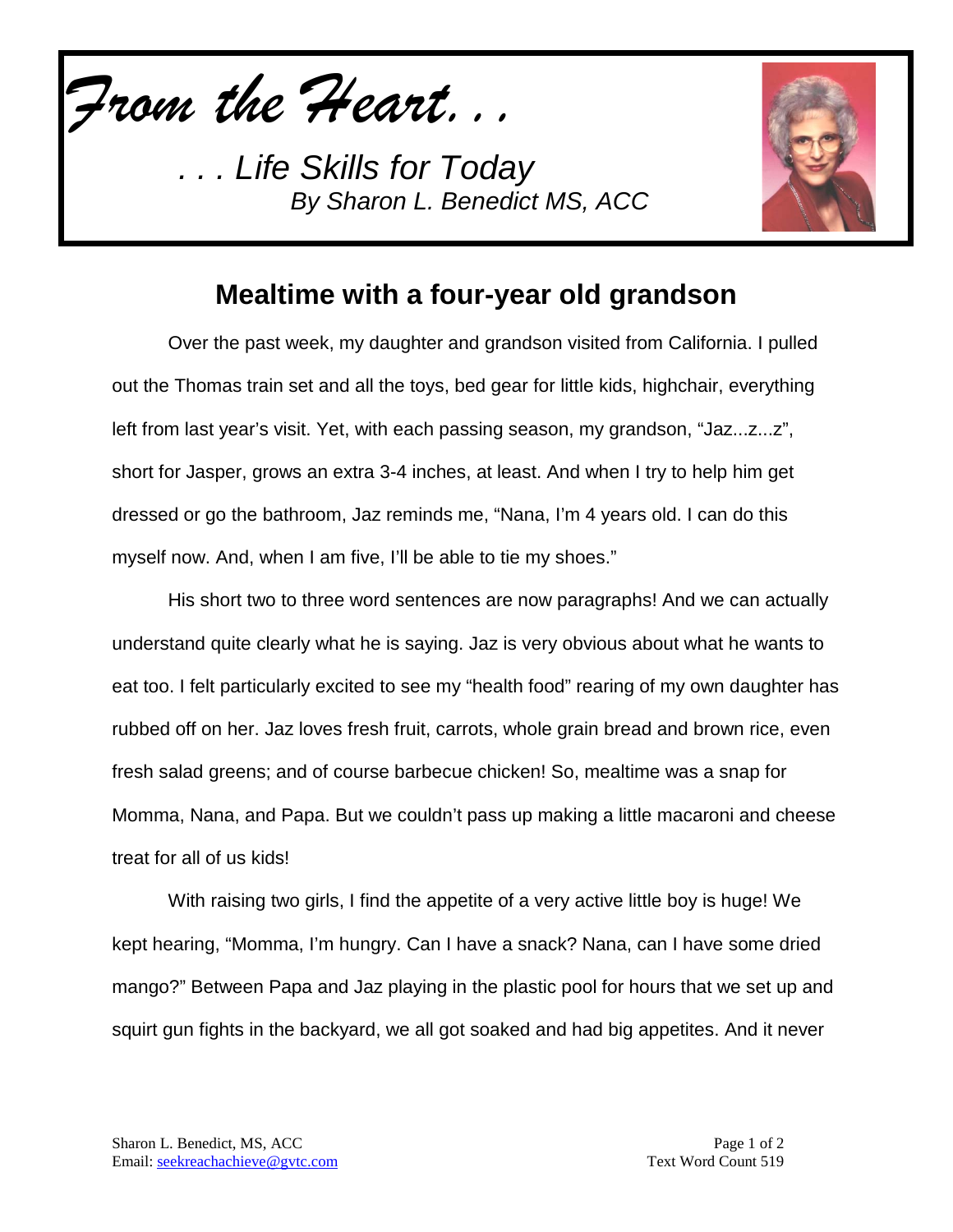fails that my husband, John, visits the grocery store to pile up with all kinds of goodies too cook up…good for you, with maybe a snickers bar thrown in for later.

Our precious grandson, Jaz, never failed to surprise us with his astute observations of what we were concocting with each meal. On more than one occasion, we would hear, "I like that, but don't put onions in!" And if Papa or Nana forgot, we would hear it again, "Papa, remember, I told you I don't like that. So, make it without onions." And Papa would say, "Jaz, and what else do you say?" Without a missed beat comes "Please, Papa?"

So, if you are blessed with grandchildren sharing a meal with you, enjoy every moment. Always remember to relax the rules a little. They may want to bring their little car or Thomas train to the table with them. As long as they stay focused on sharing a meal with family, their small toy, favorite "orange cat" or "huggy bear" will be very polite company. And don't be surprised if a couple peas or carrot are offered to their little friend who is always kind and loyal; or puts a couple green beans or blueberries in the little freight car for a later snack! You may even find little dried up bits here and there hidden away when cleaning up a couple months after they return home. Isn't it wonderful!

--

Sharon L. Benedict, MS, ACC, is a certified life wellness coach-consultant, specializing in life skills, wellness, and creative arts development for individuals, businesses and organizations [\(www.harvestenterprises-sra.com\)](http://www.harvestenterprises-sra.com/).She welcomes your questions and comments and can be contacted at [seekreachachieve@gvtc.com.](mailto:seekreachachieve@gvtc.com)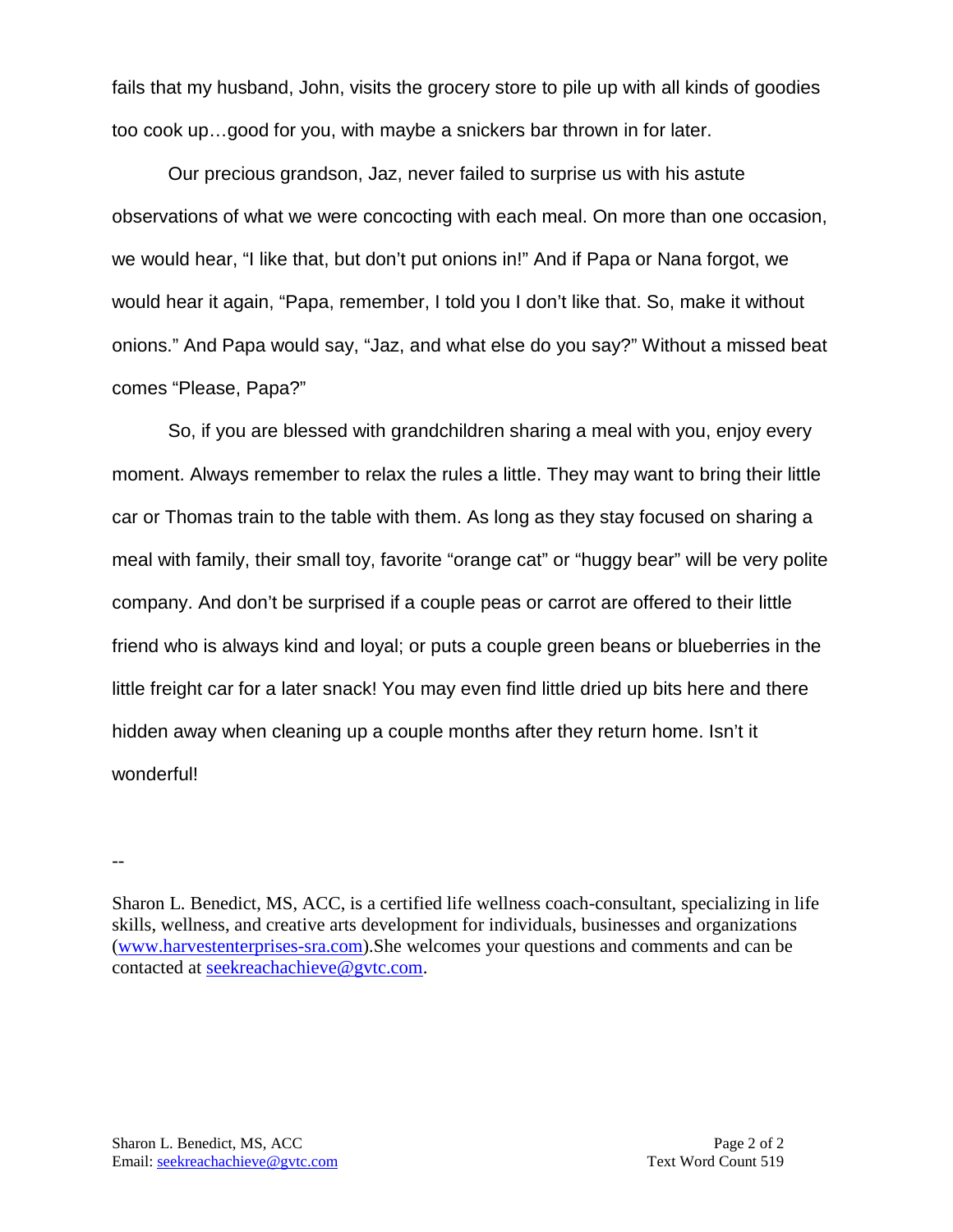*From the Heart...*



## **Mealtime stories from one of Boerne's Grandpas**

This week I was waiting to get my car inspection sticker renewed and had a very interesting conversation with an elder gentleman. He shared how life was like in Boerne and the Texas Hill Country in the past 70+ years. I gained a glimpse into how quiet downtown Boerne was in the early 50s and about land and farm life from a genuine "country boy."

I heard about his adventures in the military during the Korean War era and how he rode a troop train to California to complete the full battery needed at the military fort where he was stationed before going to Korea. The train ride must have been a significant experience for him since he had never been out of Texas before. And a Texas "country boy" being side-by-side with California boys when he arrived was definitely a culture shock for both! The troop car he rode to California was set up so the soldiers had a place to sit during the day.

After supper, they came back to the car and all the bunks were in place for sleeping. In the morning, after breakfast in another car, they came back to see the seating areas all set up again. Train transportation was "the mode" of the day. Hardly anyone drove their cars nor did they fly. Life in the hill country was simple, thrifty, and "country" life. Sitting at the end of the day on the back porch watching the sun go down was a very treasured "simple" pleasure.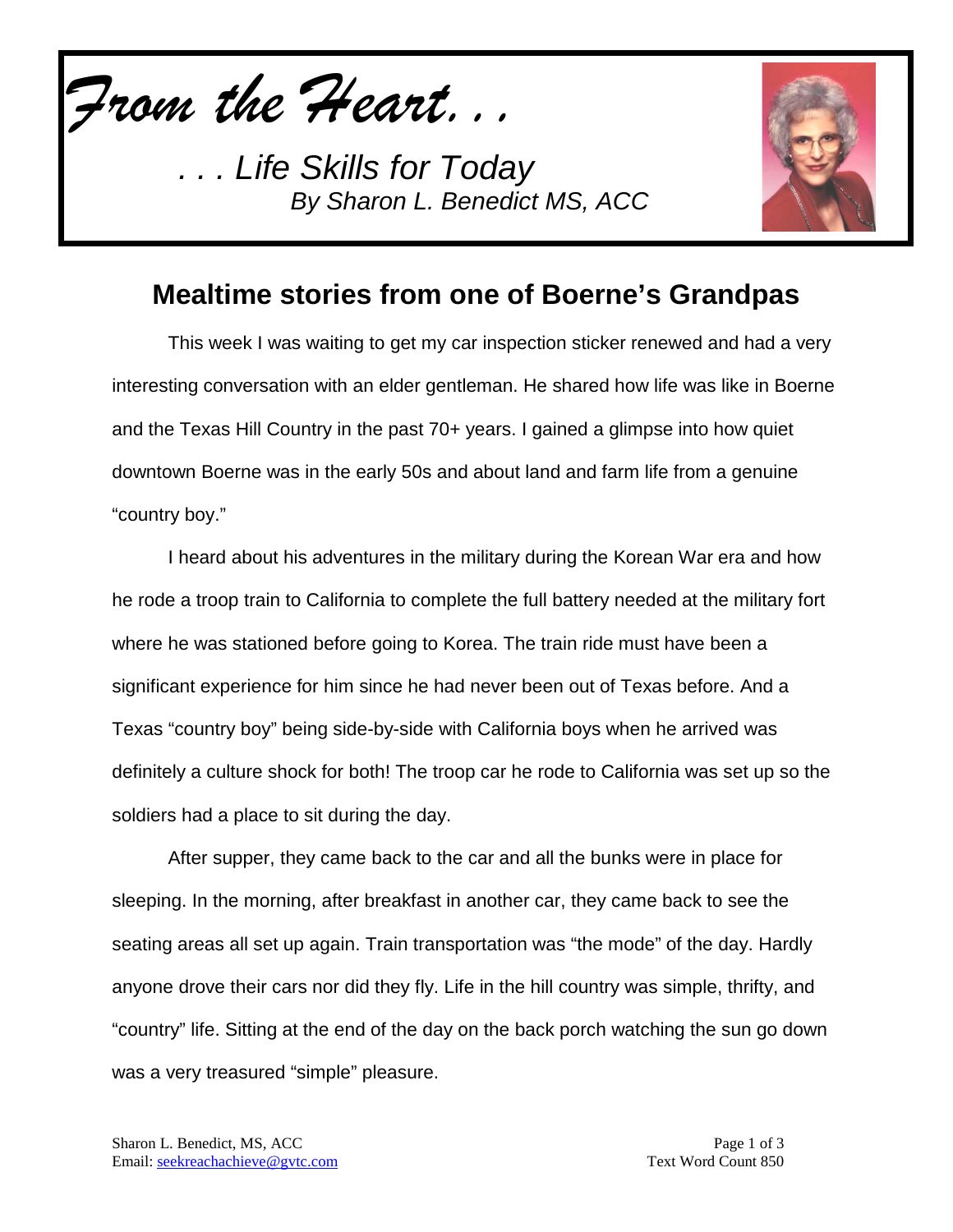This kind gentleman then proceeded to tell me about the changes in the generations as time went on after the 1960s and 70s. From the explosion of people coming to his neck of the woods, developers bringing in high-density housing communities, the negative attitude and politics of our brave soldiers who died to keep us free, to even the loss of basic knowledge of farm life and food.

He shared how his children and grandchildren really don't grasp how it was when he was growing up, growing his own food, hitching the horse to the plow, and more. When I said my goodbyes to this veteran gentleman and got in my car, an epiphany hit me for this article! Here it is.

I have an assignment for you and/or your children who still have grandparents with you. And by all means if your children are around eight years old or older, have them complete this assignment to share with you.

- First, invite your grandpa over for lunch. Ask him what his favorite foods are for the meal you will share with him.
- Then have a tape/CD/video recorder handy with lots of extra tapes, etc.
- Either before the meal, during, or after the meal together have a list of questions to ask him (whether it's before, during, or after depends on if your Papa generally falls asleep after a meal for a quick nap or is revived).
- Share with him that you are very interested in his stories about his life and would like to record it, with his permission. If you get it, then start recording until he feels he wants to stop for now. If you still have questions left, give your Papa a big hug and save them for another day. But make sure to set a specific day to meet again soon.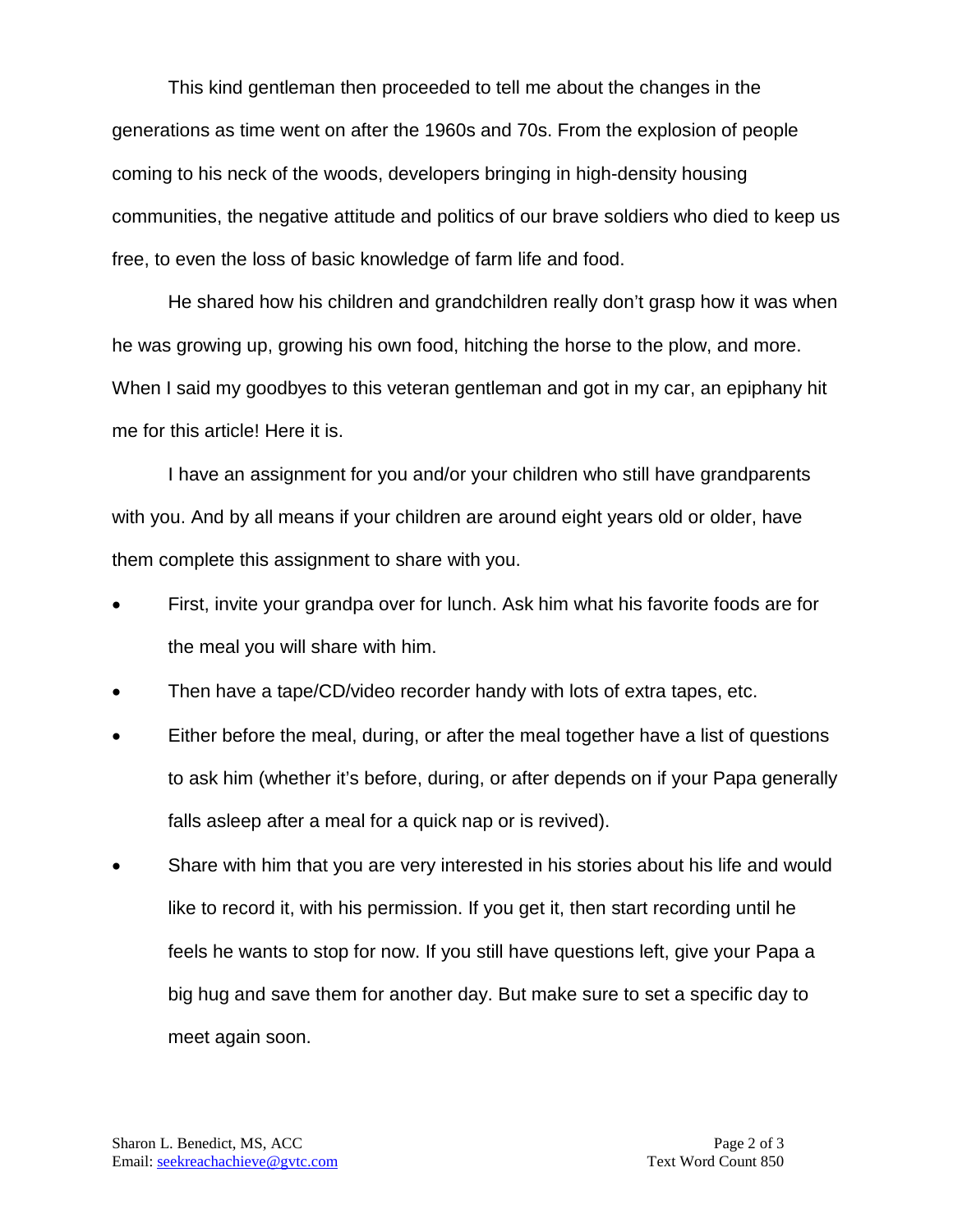- Then transfer your recording to your computer to store and share with family and friends about those by-gone years that were so precious to your Papa.
- You will do the same for your Grandma or "Nana." She will have her own special recollection of those years with Papa and her own childhood, no matter where she was raised.

Never lose sight of your recordings (even put them in your safe deposit box). You never know. You may want to publish Papa's story someday for all to read and/or hear. You can even submit it to your local library's oral history department. I bet they would love to have it. And, for sure, treasure them so you can share them when your become adults and have their children to hear about their great-grandpa and great-grandma.

This kind of mealtime memory is an invaluable legacy for you and your family throughout the generations. I realize for some families, one's relationship with parents and grandparents may not be a good one. Yet, isn't it time to think about the silver lining in what you learned and how you raise your own kids today? Your own children will more clearly understand about you, learn forgiveness, the wisdom, and grace you have today. You will be amazed at your own children's wisdom and understanding when truth is shared with mercy. There is an ancient biblical proverb that says when mercy and truth have met together, whole living and peace kiss each other, and goodness comes to the land. Doesn't that sound like it's worth giving it a try?

--

Sharon L. Benedict, MS, ACC, is a certified life wellness coach-consultant, specializing in life skills, wellness, and creative arts development for individuals, businesses and organizations [\(www.harvestenterprises-sra.com\)](http://www.harvestenterprises-sra.com/).She welcomes your questions and comments and can be contacted at [seekreachachieve@gvtc.com.](mailto:seekreachachieve@gvtc.com)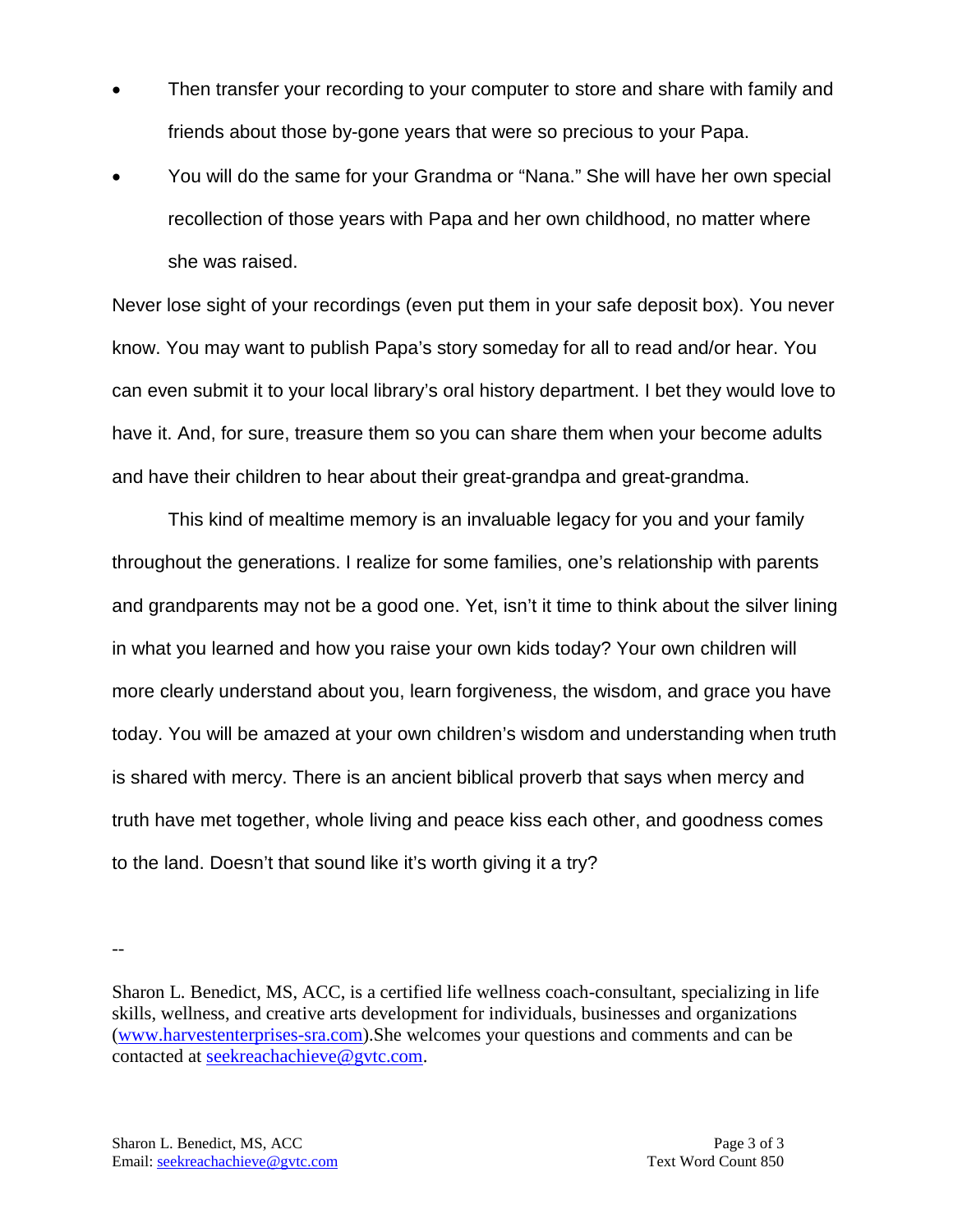*From the Heart...*



## **Showtime Mealtime, come one, come all!**

Whenever you and your family go to the movies together, do you skip dinnertime because ya'll are going to fill up on popcorn, coke, and candy? There are those of you who tell your kids "You have to have some protein." So, you throw in a hotdog or two with mustard and relish! And, of course, as my husband always tells me, popcorn is the yellow vegetable of choice! Now, that's a family mealtime sharing routine for millions of us movie goers.

It's always fun to take an occasional break in the mealtime routine and go for the junk. Even I do (but not as much as my husband; and if you ask him, he will deny it!). Yet, in the past several years, a new phenomenon has arisen at theatre locations. Restaurants are not only close by anymore. They are right inside the theatre complex. You may find a Whataburger, Taco Bell, or any assortment of fast-food outlets.

Yet, more and more, you will find a number of very nice sit-down restaurants inside on one end of the complex and game arcades on the other side, with a possible bar somewhere in-between with adults sipping a margarita while watching the latest football or basketball game (the Spurs of course!). In some theatre complexes, adults can actually watch their movie while sipping on that margarita or glass of wine.

Large business franchises, corporations, and even universities are targeting nearby locations with these types of entertainment/recreation complexes all centered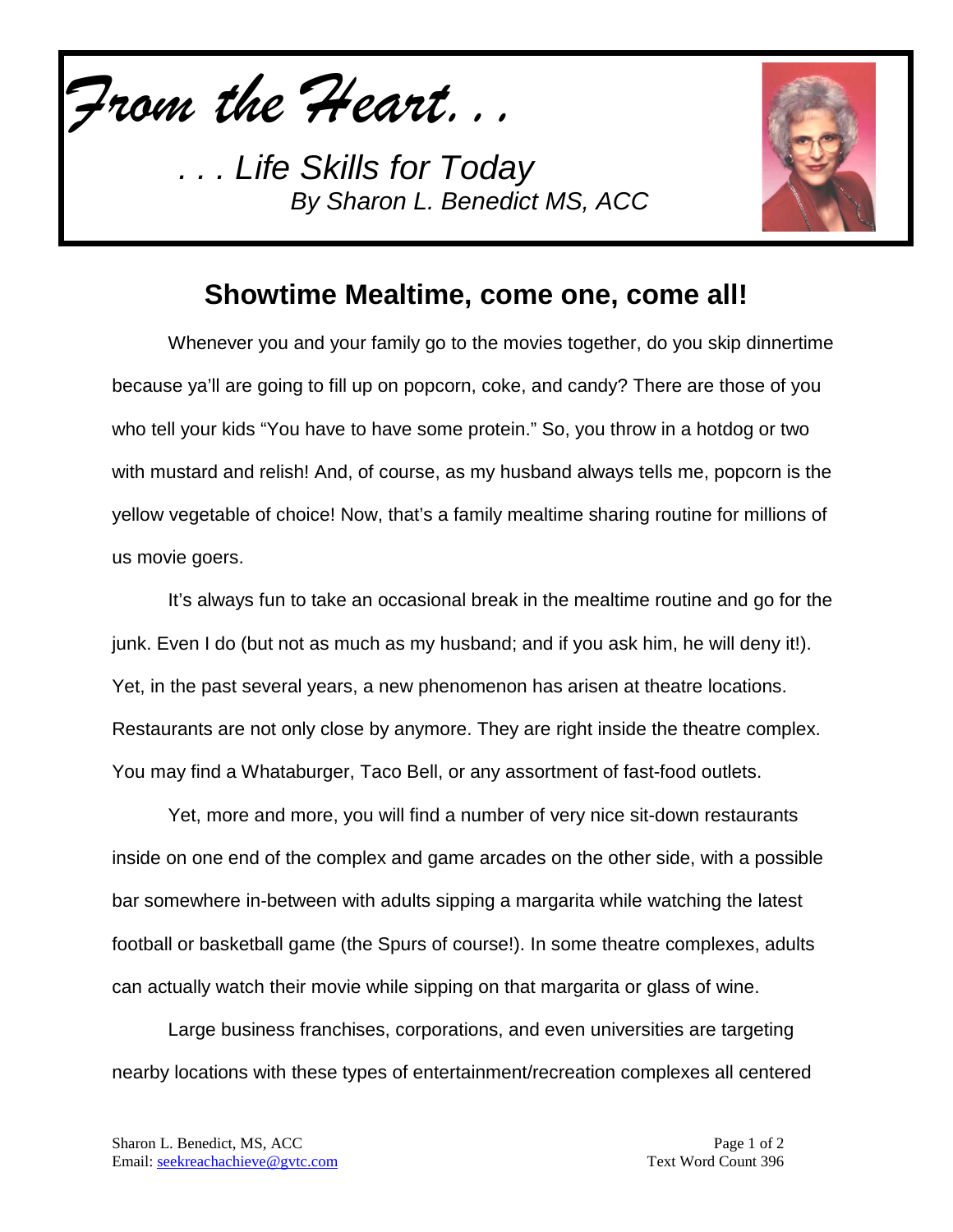around food and fun. Even live theatre is a part of the layout to attract us to more than just meals and a movie. So, the next time you and your family head for the movies, look around and see what's at your fingertips for fast foods or a full-course meal (healthy ones preferred; more menus have healthier choices now) at your live and movie theatre café or five star restaurant. Then give your kids a little extra time at the video arcade. And by all means plan a party in one of the party rooms. But if you have your kids with you or are driving, remember to please pass up on the bar idea for that night. Keep it safe and enjoyable for all.

--

Sharon L. Benedict, MS, ACC, is a certified life wellness coach-consultant, specializing in life skills, wellness, and creative arts development for individuals, businesses and organizations [\(www.harvestenterprises-sra.com\)](http://www.harvestenterprises-sra.com/).She welcomes your questions and comments and can be contacted at **seekreachachieve@gvtc.com**.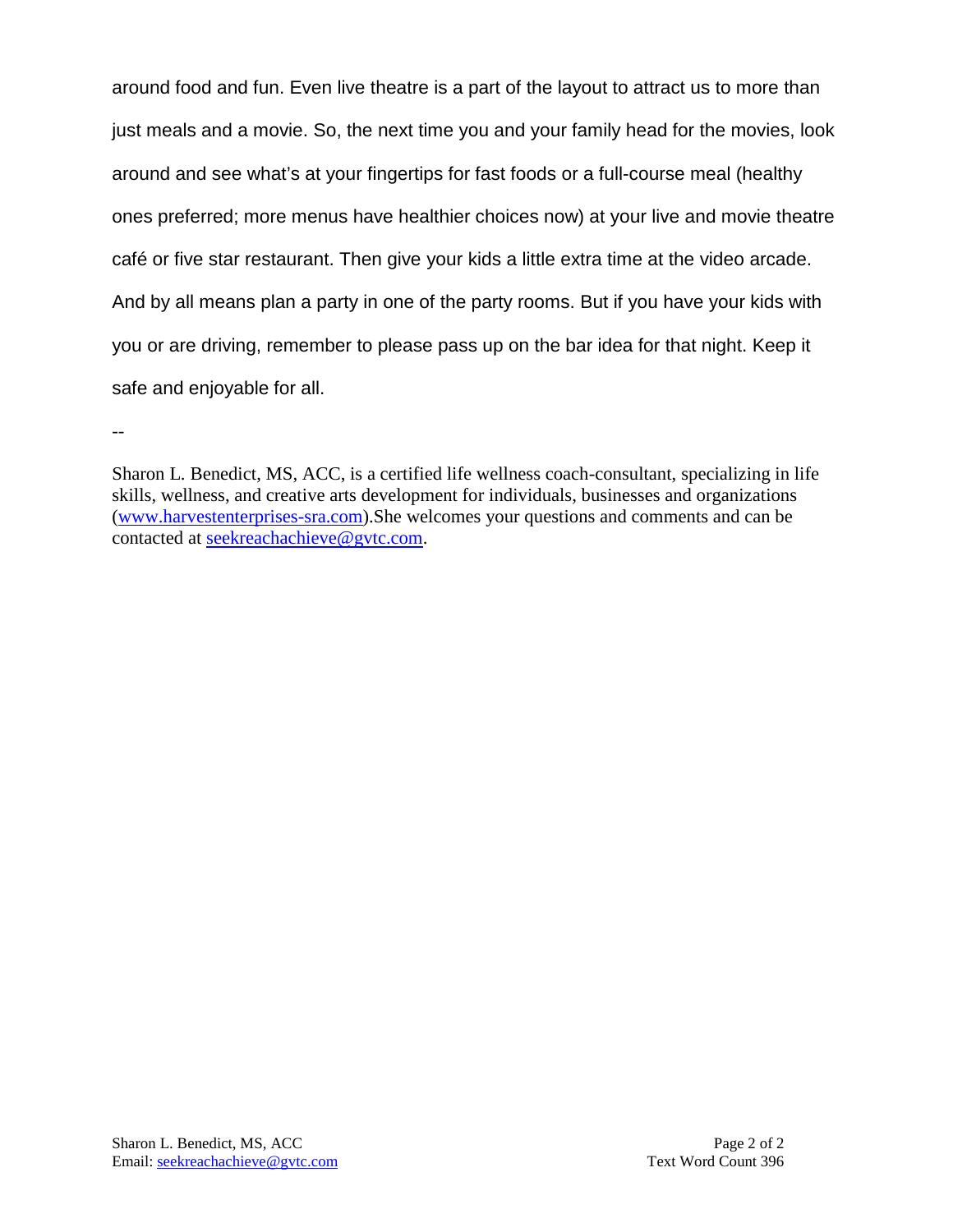*From the Heart...*



## **Come Aboard 09.09.09—All Businesses, Arts, & Railroad Enthusiasts!**

Have you ever wondered how your business and the arts can be dynamic partners for the economic and cultural benefit of both? Here's your chance to find out. I decided to combine this month's topic, *Meals*, with an invitation to a very special luncheon & evening event on September 9, 2009.

*Come Aboard* for 09.09.09 Business & the Arts Speaker Series Launch! Among two awesome guest speakers and two exciting announcements, you won't want to miss this. I'll give you a couple hints here.

First, you will soon be hearing that the Cibolo Arts Council has a new name, Hill Country Council for the Arts (HCCArts). You now have a new friend in the Arts as HCCArts comes on board with their Business & the Arts Committee, Sonja Howle, Chair—to strategically connect with small, medium, and large business leaders who have creatively blended the arts for mutual benefit.

Second, HCCArts has partnered for this first luncheon with a newly formed Friends of Old No. 9 [\(www.oldnumbernine.org\)](http://www.oldnumbernine.org/) to host the 09.09.09 speaker series event with a Railroad Theme. The Luncheon (12noon to 2pm) will be at the Scenic Loop Café between Boerne and Leon Springs. Bruce Flohr, former CEO of Railtex, will be the guest speaker. The topic will be *Creativity in American Business: Entrepreneurial Spirit and the Value of Art*. Sonja Howle shared that "Bruce Flohr grew up in Wallace, Idaho, a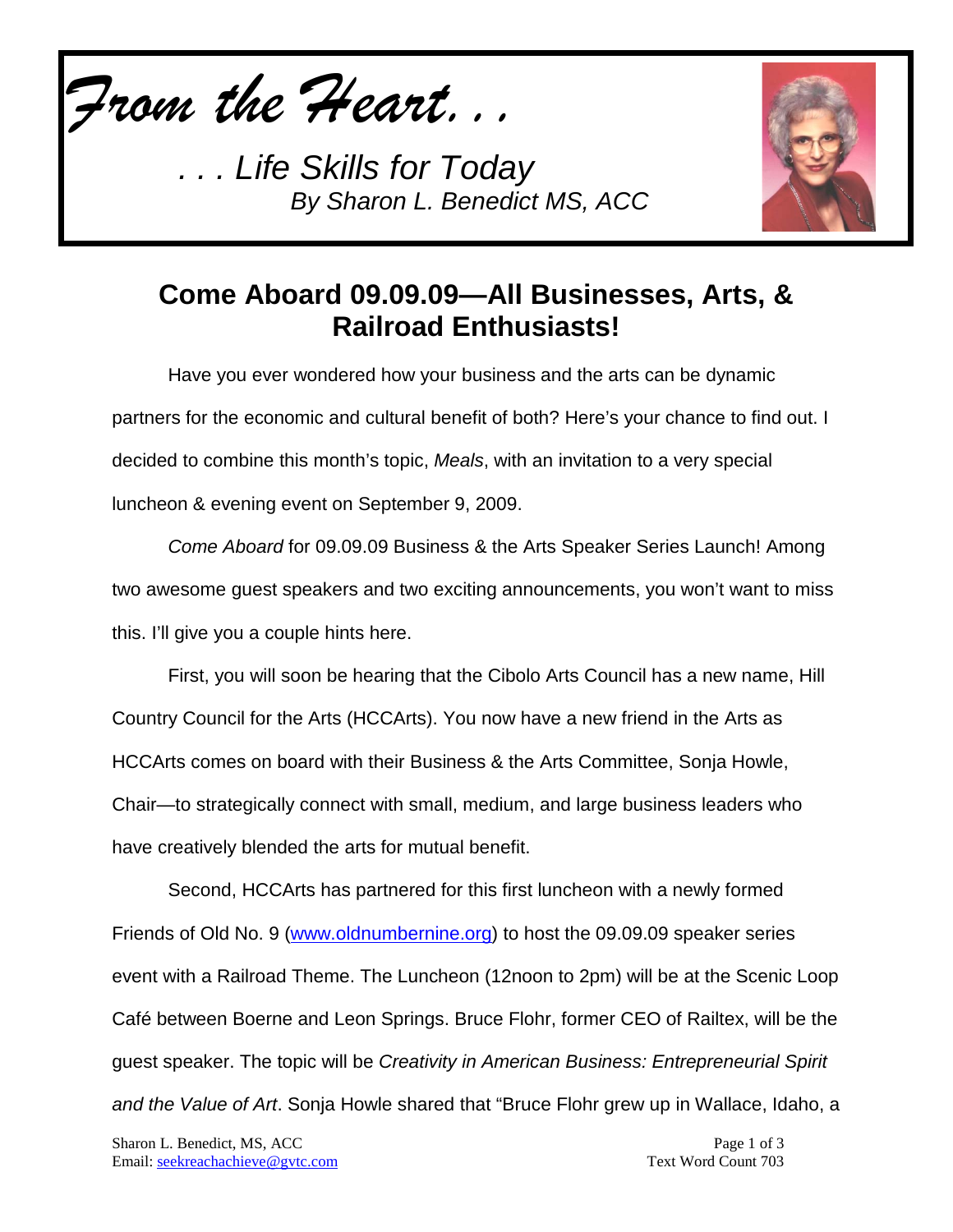booming mining area for lead, zinc and silver. His grandfather and father were bankers in Wallace. But banking didn't interest Bruce as much as the logistics of getting commodities from one place to another. He said that he'd see a train or truck and think: What was in that train? Where was it going? Why?"

You want to learn more, come hear Railtex's ride; and how Flohr and his wife, Janet have a passion for the arts, and are integral parts of the arts community. Then hold on! There's more...

The Evening Reception (6 to 8pm) at the Cibolo Nature Center will have Lynn Barnett, former president of Texans for the Arts and the Executive Director of the Abilene Cultural Affairs Council, as guest speaker. Lynn's topic will be *The Arts: A Sound Economic Strategy*. Howle shared that Barnett's presentation "...will demonstrate how Abilene invested in the arts to revitalize their downtown. Abilene is a model for small and mid-size cities interested in using the arts as the engine to fuel their revitalization efforts." Barnett has served as the Executive Director of the Abilene Cultural Affairs Council for twenty eight years. In 1997 Abilene and the council were gratified to be selected by ABC World News Tonight to feature as a city that has used the arts for downtown revitalization. She also initiated several innovative cultural tourism promotions including Abileneroadtrip.com and the driving CD "Tales of the Texas Frontier from Fort Worth to Abilene".

HCCArts & FON9 want to offer special thanks to their business partners who helped make this event possible: Bear Moon Bakery, Boerne Conventions & Visitors Bureau, Cibolo Nature Center, Cisneros Financial Services, Hungry Horse, Polonyx Graphic Design, Scenic Loop Café, The Creek Restaurant, The Dodging Duck